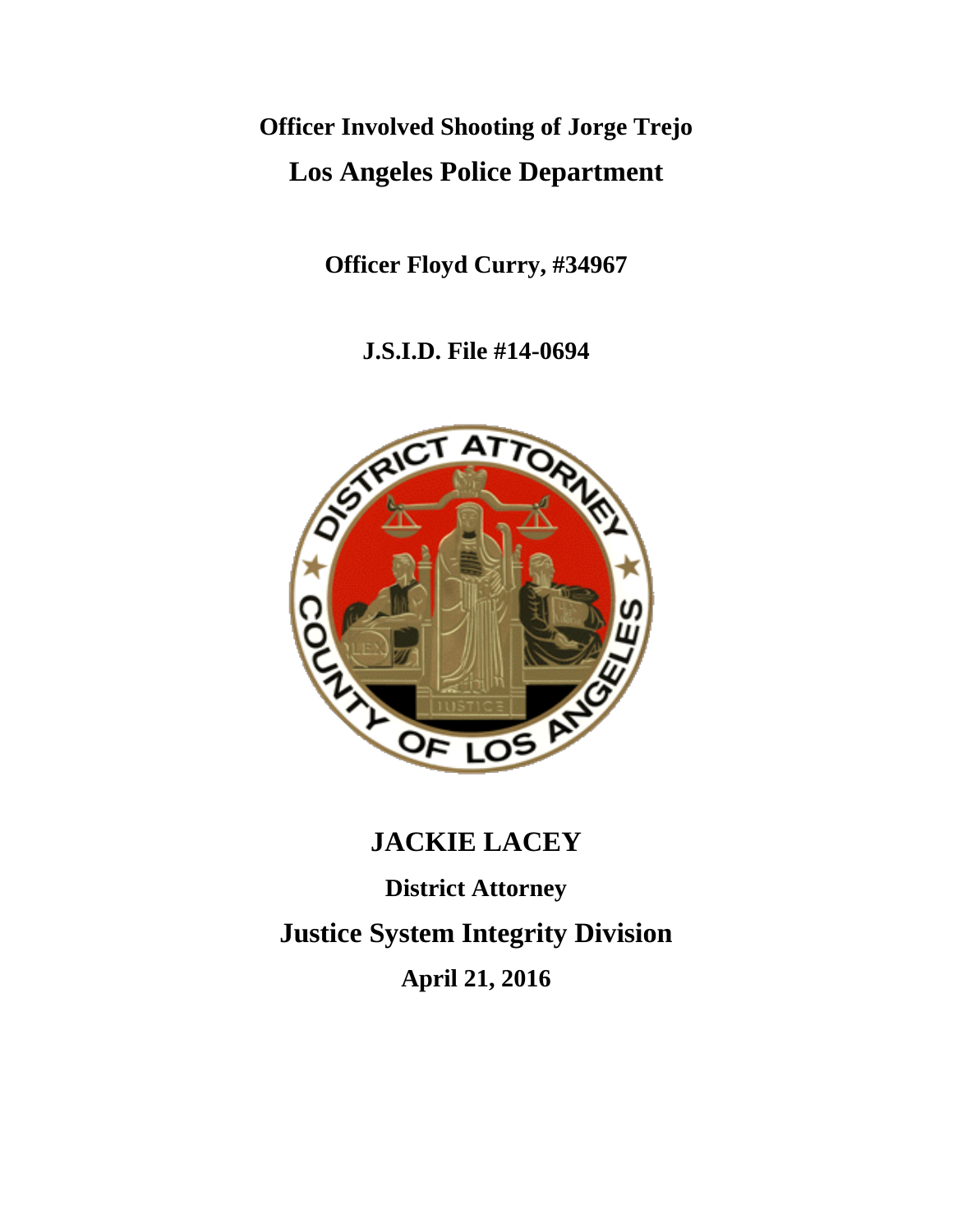## **MEMORANDUM**

- TO: COMMANDER ROBERT A. LOPEZ Force Investigation Division Los Angeles Police Department 100 W. First Street, Suite 431 Los Angeles, California 90012
- FROM: JUSTICE SYSTEM INTEGRITY DIVISION Los Angeles County District Attorney's Office
- SUBJECT: Officer Involved Shooting of Jorge Trejo J.S.I.D. File #14-0694 F.I.D. File #066-14
- DATE: April 21, 2016

The Justice System Integrity Division of the Los Angeles County District Attorney's Office has completed its review of the November 9, 2014, fatal shooting of Jorge Trejo by Los Angeles Police Department Officer Floyd Curry. It is our conclusion that Officer Curry acted in lawful self-defense and defense of others.

The District Attorney's Command Center was notified of the shooting on November 9, 2014, at approximately 3:10 a.m. The District Attorney Response Team responded and was given a briefing and a walk-through of the scene.

The following analysis is based on reports prepared by the Los Angeles Police Department (LAPD), submitted to this office by detectives with the LAPD Force Investigation Division. Officer Curry's compelled statement was not considered as part of this analysis.

# **FACTUAL ANALYSIS**

On October 30, 2014, LAPD Hollenbeck Area gang detectives identified Jorge Trejo as a suspect in an assault with a deadly weapon investigation.<sup>1</sup> Detectives distributed a crime alert notification which described the allegations, Trejo's physical description and his last known vehicle, a teal Mazda pickup truck with a white camper shell.

On November 8, 2014, at approximately 11:41 p.m., uniformed officers observed Trejo driving the Mazda truck northbound on Griffin Avenue near East Avenue 33 in the City of Los Angeles. The officers requested backup and followed Trejo. Trejo stopped his vehicle at the intersection of River Street and Huron Street and let out a female passenger. The officers

<sup>1</sup> It was alleged that Trejo pointed a sawed-off shotgun at the victim then struck him four times with a baseball bat. Trejo was previously known to the victim. Trejo was a documented gang member.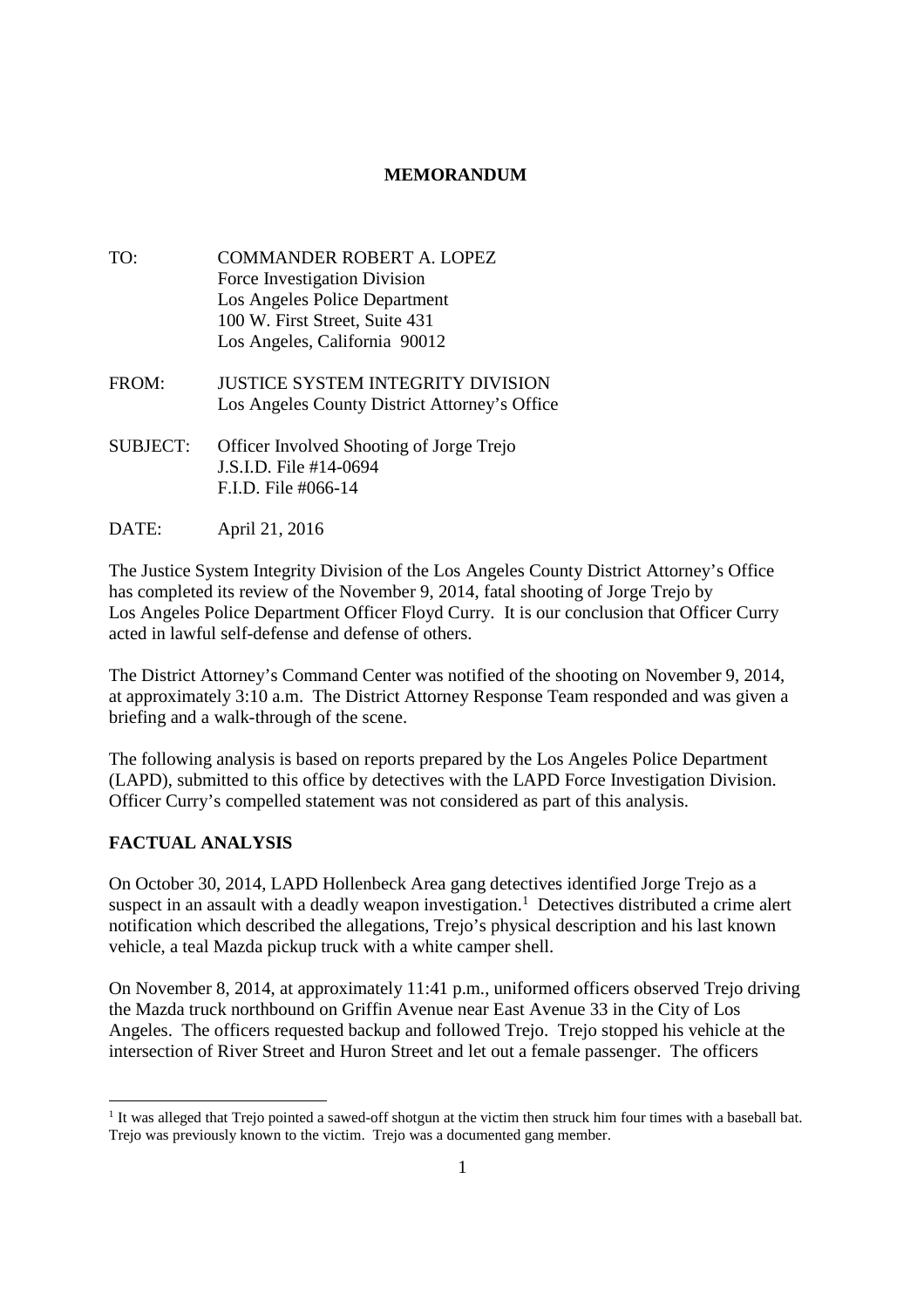activated their emergency lights and attempted to conduct a high-risk vehicle stop. Trejo failed to yield and a vehicle pursuit ensued.

Multiple patrol cars followed Trejo during a slow speed pursuit that lasted approximately two hours.<sup>2</sup> Officers observed Trejo brandish a sawed-off shotgun on multiple occasions. At four separate locations, Trejo pointed the shotgun back toward the pursuing officers. In fear for their lives, officers fired their service weapons at Trejo. Multiple rounds struck Trejo's vehicle, but Trejo was not wounded.<sup>3</sup>

During the pursuit, Trejo stopped his vehicle in the middle of several intersections for extended periods of time. Freelance news videographers captured footage of Trejo during these pauses in the chase. The footage shows Trejo drinking a beer and throwing the can out of the window, pointing a strobing flashlight at the officers stopped behind him, displaying gang signs, extending his middle finger at the police helicopter flying overhead and smiling and laughing to himself.

Metropolitan Division, Special Weapons and Tactics (SWAT) was requested to provide armored vehicles to the pursuit in order to contain Trejo's vehicle.<sup>4</sup> An armored vehicle driven by Officer Bruce Adam was the first to arrive at the scene and moved in behind Trejo's vehicle. Officer Floyd Curry was also inside the armored vehicle. Adam conducted a Pursuit Intervention Technique (PIT maneuver) on Trejo's vehicle as it made a right turn onto Huron Street. Trejo's vehicle spun around and came to rest next to vehicles parked along the east side of the street. Four armored vehicles surrounded the truck preventing its escape.

Adam had a clear view of Trejo from a side window of his armored vehicle which came to a stop along the driver's side of the truck. Trejo remained in the driver's seat and the sawed-off shotgun was lying next to him on the passenger seat. Curry was positioned above Adam in the armored vehicle's roof hatch. Curry looked down into the driver's window of the truck and covered Trejo with a LAPD issued assault rifle. The truck's stereo was blaring loud music while Trejo revved the engine. Officer David Corbet was positioned in the hatch of one of the armored vehicles to the front of the truck. Corbet observed Trejo mouthing the words, "Just do it. Shoot me. Just do it."<sup>5</sup> Officer Dain Hurst, taking cover outside one of the armored vehicles, heard Trejo say, "I'm not going back."<sup>6</sup>

Trejo ignored multiple commands given to him over a bullhorn to show his hands and surrender. At one point, Trejo opened a can of beer and took a drink while looking around at the officers surrounding him. Trejo also injected his left arm with a syringe filled with brown

<sup>&</sup>lt;sup>2</sup> Trejo remained in the same general vicinity during the entire pursuit which covered a distance of nine miles.

<sup>&</sup>lt;sup>3</sup> A number of officers and civilian witnesses stated that not only did Trejo point the shotgun back at the officers, but that he fired at them as well. Investigators did not recover any ballistic evidence at the four shooting scenes or in the Mazda truck indicating that Trejo fired the shotgun. It is likely that the officers and witnesses mistakenly assumed that the police gunfire was coming from Trejo's shotgun while it was pointed back at the officers.

<sup>4</sup> Responding SWAT officers were advised that Trejo was wanted for an assault with a deadly weapon, armed with a shotgun and had fired at officers multiple times during the pursuit.

<sup>&</sup>lt;sup>5</sup> Corbet opined that Trejo was speaking the words out loud, but he was unable to hear them over the loud music.

<sup>&</sup>lt;sup>6</sup> Trejo was sentenced to prison for robbery in 2004, vehicle theft in 2011 and assault with a deadly weapon in 2013.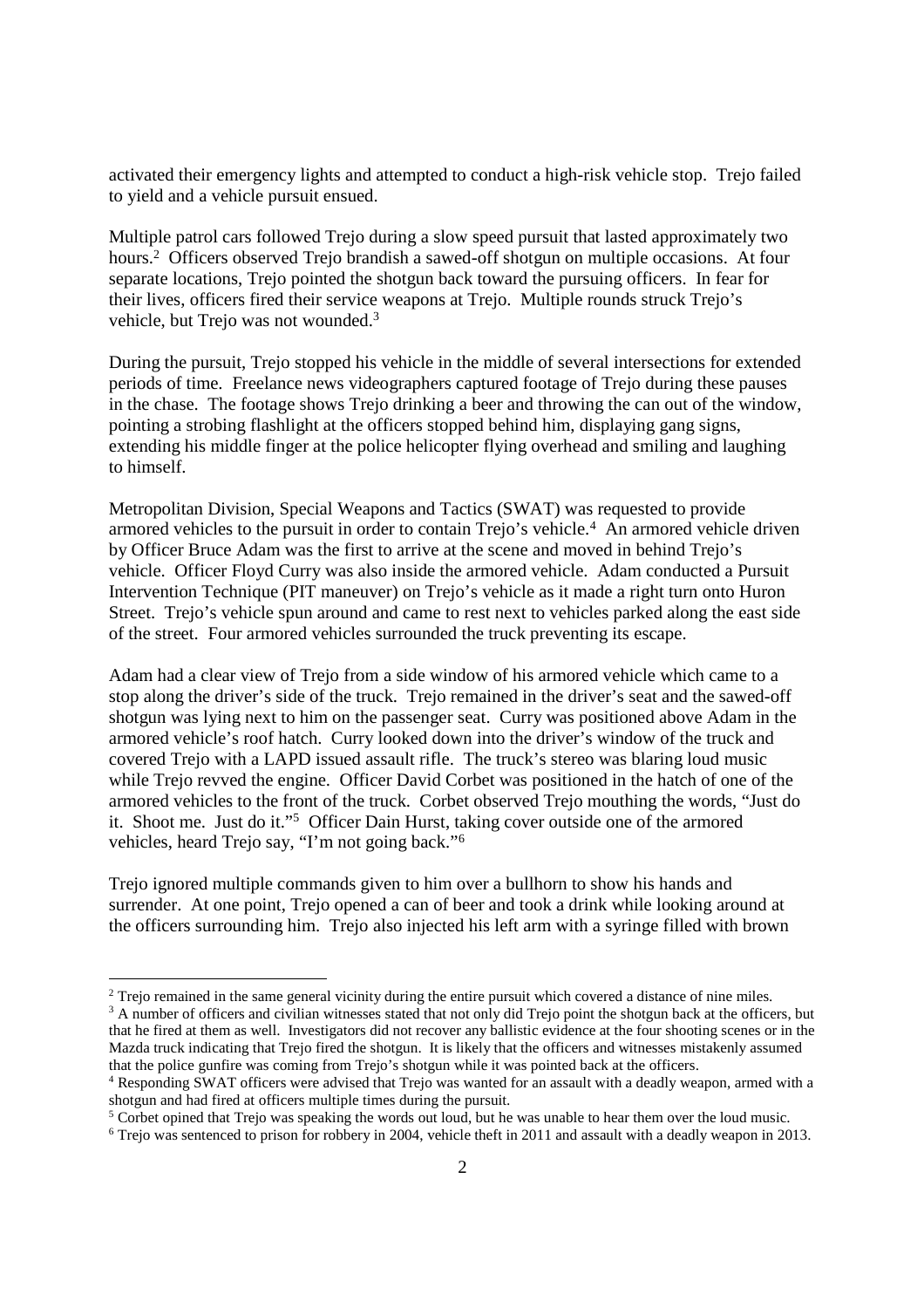liquid.<sup>7</sup> Trejo eventually reached for the shotgun lying next to him. Trejo raised the sawed-off barrel of the shotgun toward his face with his right hand on the pistol grip. Trejo then moved the barrel past his face and pointed it toward Curry, who was directly above Trejo in the opened hatch. Curry responded and fired seven rounds at Trejo.

An arrest team was formed by SWAT officers who approached and removed Trejo from the vehicle and placed him into custody. The shotgun was recovered from the truck.<sup>8</sup> Personnel from the Los Angeles Fire Department responded and pronounced Trejo dead at the scene. An autopsy conducted on November 11, 2014, ascribed Trejo's death to multiple gunshot wounds to the chest. The toxicology report revealed that at the time of his death, Trejo's blood tested positive for alcohol and methamphetamine.

### **LEGAL ANALYSIS**

California law provides that the use of deadly force in self-defense or in defense of others is justifiable if the person claiming the right of self-defense or the defense of others honestly believes that he or others were in imminent danger of great bodily injury or death, and a reasonable person in the same circumstances would also deem it necessary to use deadly force in order to protect themselves or others from the deadly peril. Cal. Penal Code § 197; *People v. Humphrey* (1996) 13 Cal.4th 1073, 1082; *see also* CALCRIM No. 505.

Actual danger is not necessary to justify the use of force in self-defense. If one is confronted by the appearance of danger which one believes, and a reasonable person in the same position would believe, would result in death or great bodily injury, one may act upon these circumstances. The right to self defense is the same whether the danger is real or apparent. *People v. Toledo* (1948) 85 Cal.App. 2d 577, 580.

"If the defendant acted from reasonable and honest convictions he cannot be held criminally responsible for a mistake in the actual extent of the danger, when other reasonable men would alike have been mistaken." *People v. Jackson* (1965) 233 Cal.App. 2d 639, 642.

### **CONCLUSION**

The evidence examined shows that Trejo was wanted for an assault with a shotgun and baseball bat. Trejo refused to stop his vehicle when officers attempted to conduct a felony traffic stop. Instead, he led officers on a two hour slow-speed chase. Trejo repeatedly pointed a sawed-off shotgun at the pursuing officers. Four officer involved shootings transpired, but Trejo was not struck. The pursuit finally came to an end when a SWAT armored vehicle conducted a PIT maneuver on Trejo's vehicle. While pinned in by multiple SWAT vehicles, Trejo continued to show his unwillingness to surrender. Trejo did not want to go back to prison and asked the police to shoot him. After taking a drink of beer and injecting himself with methamphetamine, Trejo picked up the shotgun. Trejo pointed the shotgun up to his face

 $7$  A syringe was located in the street near Trejo's truck. The contents were analyzed and determined to contain methamphetamine.

<sup>&</sup>lt;sup>8</sup> Trejo was armed with a Bioto 12-gauge shotgun. The shotgun was unloaded.